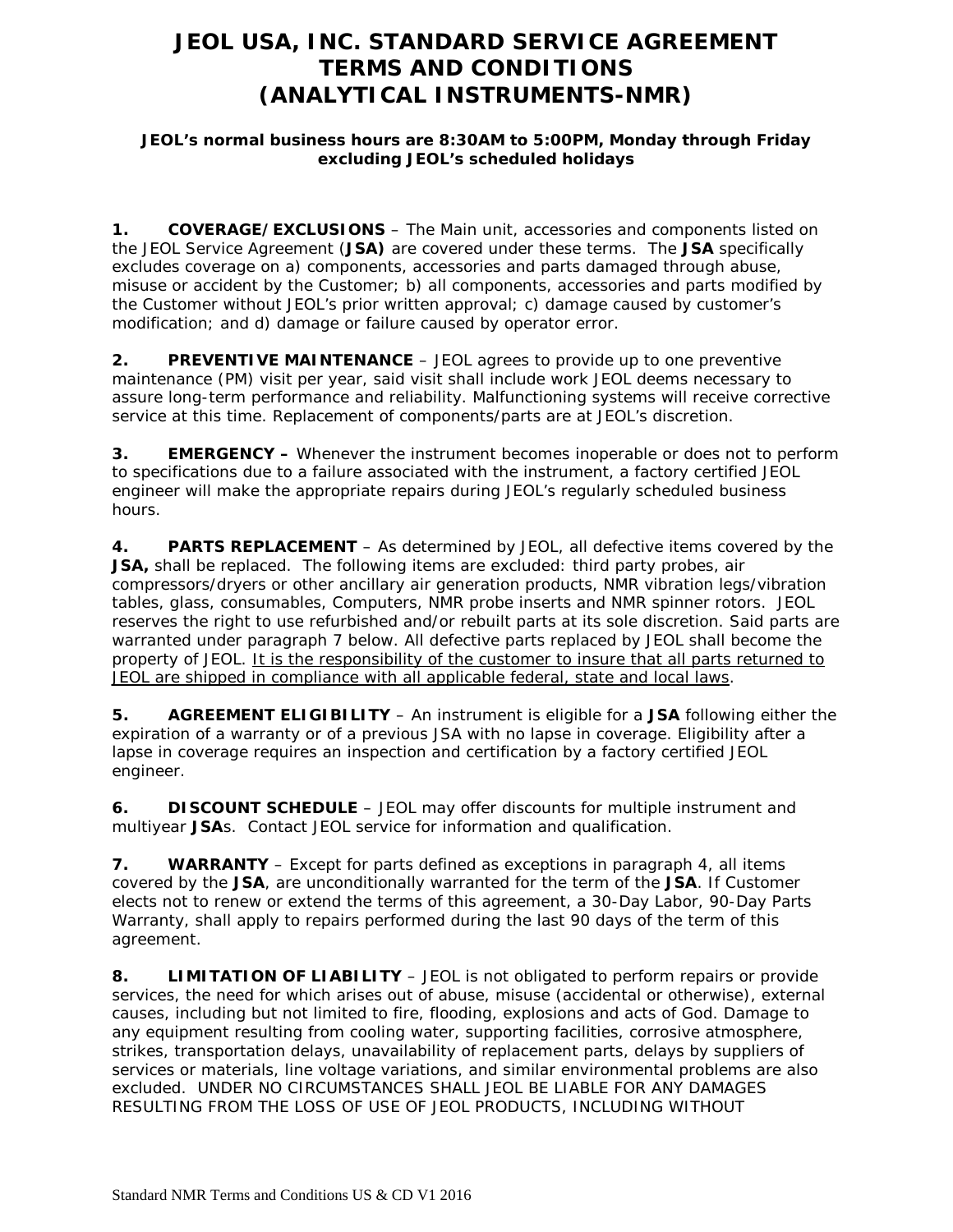## **JEOL USA, INC. STANDARD SERVICE AGREEMENT TERMS AND CONDITIONS (ANALYTICAL INSTRUMENTS-NMR)**

#### **JEOL's normal business hours are 8:30AM to 5:00PM, Monday through Friday excluding JEOL's scheduled holidays**

LIMITATION, INDIRECT, SPECIAL, CONSEQUENTIAL, INCIDENTAL OR PUNITIVE LOSSES, DAMAGES OR EXPENSES OR LOST PROFITS OR SAVINGS EVEN IF JEOL HAS BEEN ADVISED OF THEIR POSSIBLE EXISTENCE, OR EVEN IF JEOL HAS BEEN ADVISED OF THE POSSIBILITY OF SUCH DAMAGES, OR BOTH. WITH THE EXCEPTION OF LIABILITIES RESULTING FROM JEOL'S SOLE GROSS NEGLIGENCE, JEOL'S TOTAL LIABILITY HEREUNDER SHALL IN NO WAY EXCEED THE TOTAL PRICE OF THIS SERVICE AGREEMENT.

**9. CHILLER COVERAGE** – Chiller coverage excludes the "facility supplies to" or the "facility returns from" the chiller unit. Damage arising out of connecting hoses, water pressure, or other circumstances outside of JEOL USA, Inc.'s direct action or control is excluded. JEOL recommends customer install safeguards to monitor and protect against leakage. The Customer agrees to indemnify, defend and hold harmless JEOL USA, Inc. its officers, directors, employees, agents, licensors, suppliers and any third party providers from and against all losses, expenses, damages and costs, including reasonable attorneys' fees, resulting from any damages as described.

**10. CONFIDENTIAL DATA –** If Customer requires any personal and/or confidential data, including but not limited to, social security numbers, health/medical records or any data that JEOL, USA, Inc. has a legal duty to keep confidential, Customer represents, warrants and certifies that it will hold confidential data in the strictest of confidence and will not use or disclose said data except to the extent required by law or authorized by JEOL in writing. Said confidential data shall be safeguarded according to commercially reasonable standards and protected at the same level as Customers own confidential data.

**11. INSURANCE** – JEOL maintains insurance policies which have the following limitations; (a) Comprehensive general liability insurance with a limit of \$1,000,000 (one million) for each occurrence and \$2,000,000 (two million) in the aggregate. (b) Statutory Workers Compensation insurance. Copies of certificates are available upon request.

**12. TERMS/PAYMENT SCHEDULE –** Payment is due within 30 days from the start of the **JSA** or invoice. A 3% interest charge per month or the maximum permitted by state law, whichever is less, will be assessed on late payments. JEOL offers payment plans at an additional fee. Semi-Annual in Advance at 3.5%, Quarterly in Advance at 5.25%, Monthly at 7%, Quarterly in Arrears at 8.75%, Semi-Annual in Arrears at 10.5%. JEOL reserves the right to withhold service if customer fails to make payment as due or if customer has been delinquent in the past.

**13. ACCEPTANCE** – This is JEOL's offer to sell at the prices and under the terms and conditions stated herein. Any type of counteroffer, including any and all terms and conditions contained in said counteroffer and/or PO, are hereby expressly rejected. JEOL, USA, INC. will only perform under this service level agreement based on JEOL's terms and conditions. This Service agreement excludes any and all customer terms and conditions. Acceptance of JEOL's terms and conditions is demonstrated by signature, receipt of a valid purchase order, payment, or performance hereunder. IT IS EXPRESSLY AGREED THAT THESE TERMS WILL SUPERSEDE AND TAKE PRIORITY OVER ANY ADDITIONAL OR INCONSISTENT TERMS AND CONDITIONS IN ANY PAST, EXISTING OR FUTURE PURCHASE ORDER, CONFIRMATION, OR OTHER SIMILAR AGREEMENT WHETHER ORAL OR WRITTEN, EXPRESSED OR IMPLIED. THIS AGREEMENT REPRESENTS THE ENTIRE AGREEMENT BETWEEN THE PARTIES.